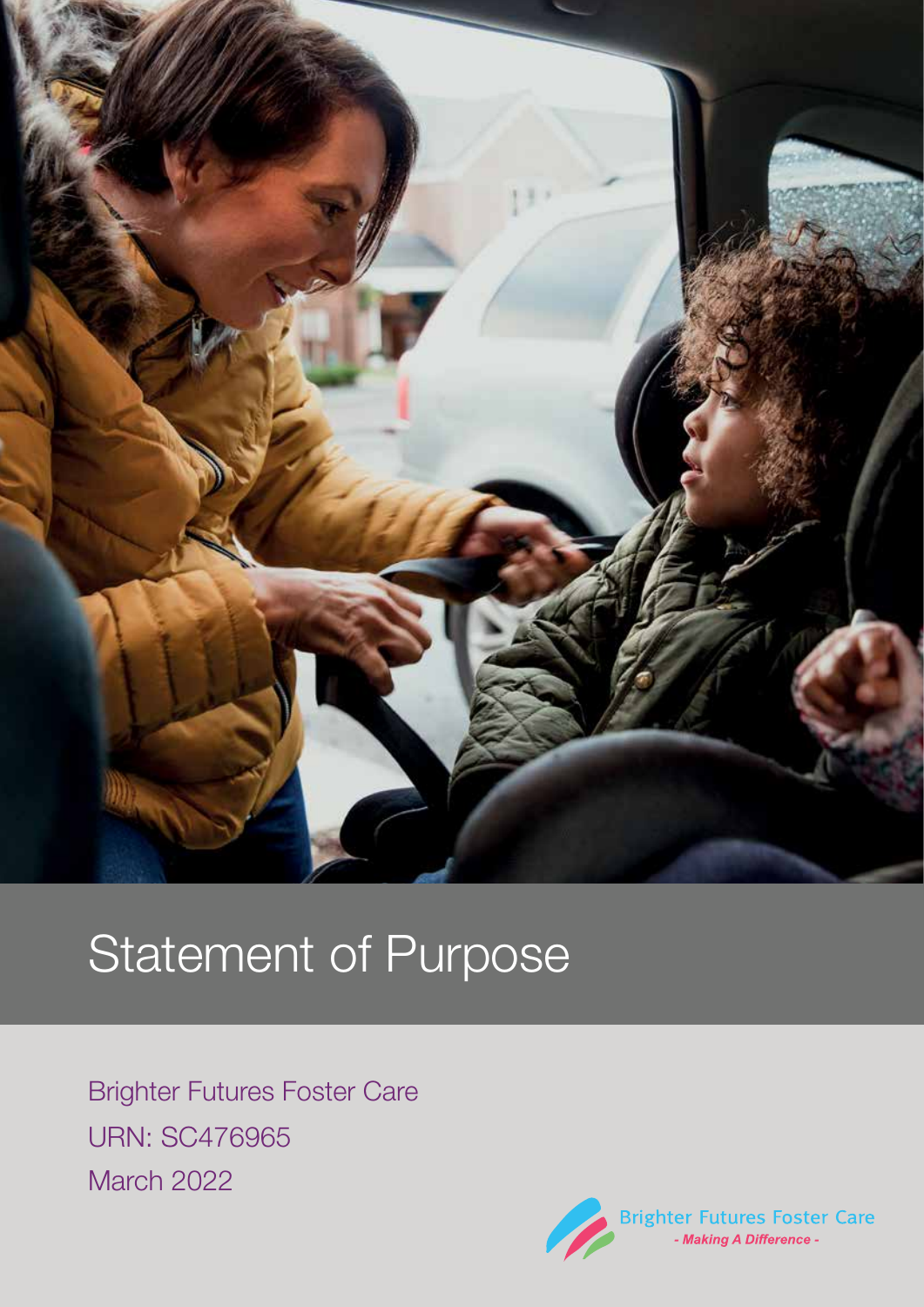

Introduction Company Status Vision, Mission and Values Aims and Objectives Commitment to Equality and Diversity Management and Regional Team Staffing and Structure Services Provided by the Agency Matching Consultation and Support for Children and Young People Carer Recruitment, Assessment and Approval Annual Reviews Supervision and Support of Foster Carers Training and Development Finance **Complaints** 

## **Contents**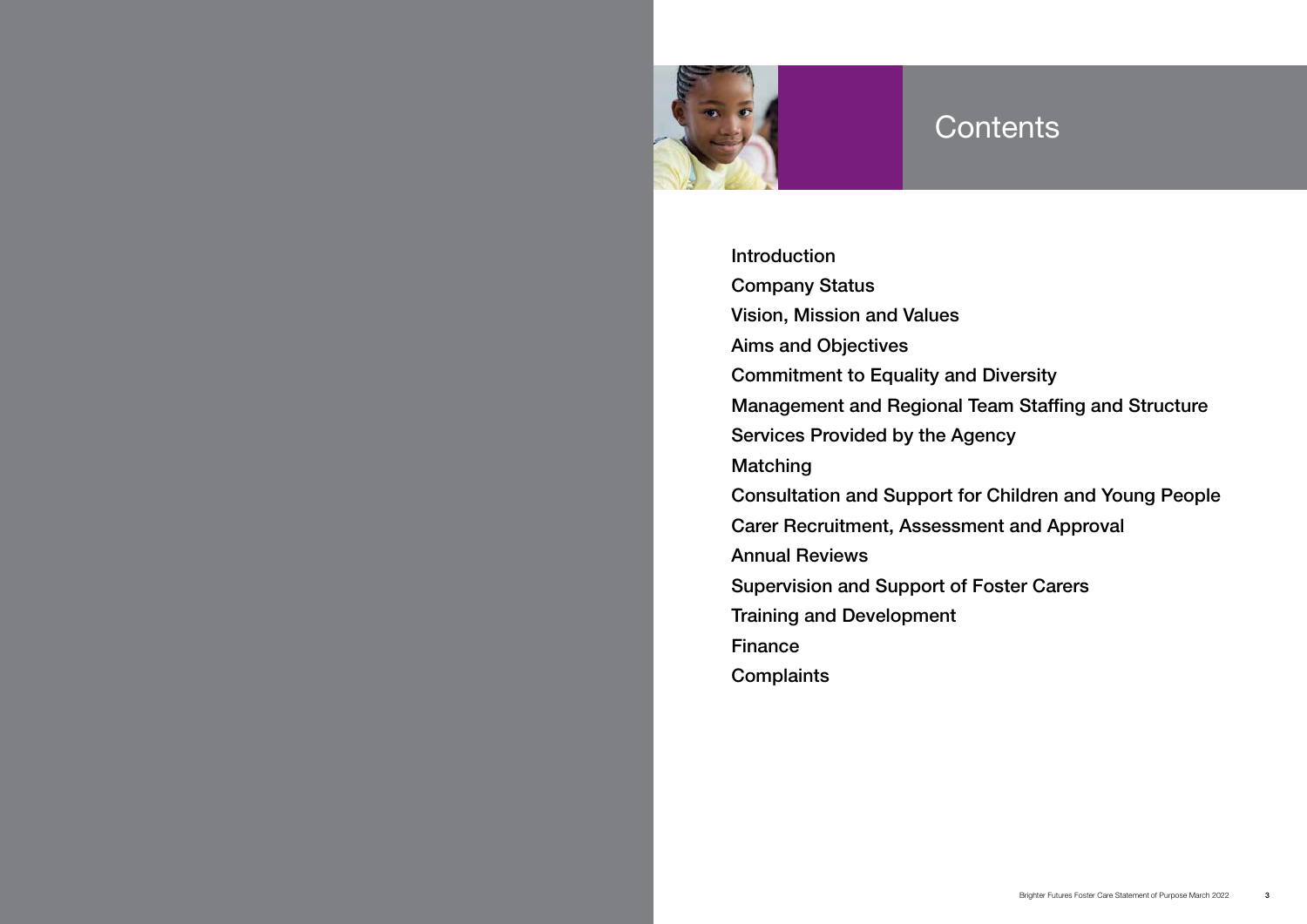



## Introduction **Agency Structure**

### Introduction to the Statement of Purpose

This Statement of Purpose for Brighter Futures Foster Care has been developed and produced to meet the requirements of the following legislation and guidance:

- The Children Act 1989
- The Children Act 1989 Guidance and Regulations Volume 4: fostering Services (2011)
- Care Standards Act 2000
- Fostering Services: National Minimum Standards 2011
- The Fostering Services (England) Regulations 2011
- The Care Planning, Placement and Case Review (England) Regulations 2010
- The Care Planning, Placement and Case Review and Fostering Services (Miscellaneous Amendments) Regulations 2013
- Assessment and Approval of Foster Carers: Amendments to the Children Act 1989 Guidance and Regulations, Volume 4 Fostering Services (July 2013)
- Children and Families Act 2014
- GDPR Act 2018

This Statement of Purpose is submitted to Ofsted and provided and made available to employees, carers, local authorities, children and young people in placement and to the general public via the BFFC.

#### website www.brighterfuturesfostercare.co.uk

or in hard copy when requested. The statement of purpose is reviewed and agreed annually by the Registered Manager and Senior Leadership Team.

Brighter Futures Foster Care provides a service to children and young people over a wide geographical spread with local satellite Supervising Social Workers supporting young people and their foster carers from Petersfield to Worthing.

As of 15th April 2021 BFFC has 56 fostering households and cares for 90 children. We have provision to care for 3 parent and child arrangements.

#### Name and Address of Responsible Individual

#### James Flanagan

Regional Director – Fostering, London & South East National Fostering Group Atria Spa Road Bolton BL1 4AG M: 0771 3341644 T: 01895 200300 E: jflanagan@nfa.co.uk Web: www.nfa.co.uk

#### Name and Address of Registered Manager

Bridget Thomas Registered Manager Brighter Futures Foster Care Old School Block Warlies Park House Horseshoe Hill Upshire Essex EN9 3SL M: 07885 808068 E: bridget@brighterfuturesfostercare.co.uk Web: www.brighterfuturesfostercare.co.uk

## Company Status

Brighter Futures Foster Care was established as a partnership. In March 2009 it became a limited company registered with Companies House. The company registration number is 6846257. Sali and Tina have since left the company and the current Registered Manager is Bridget Thomas who has been with Brighter Futures Foster Care for 10 years.

In August 2018 Brighter Futures Foster Care became part of the National Fostering Agency, the largest fostering provider in the UK and as such is included in the umbrella services of the 'family group agencies' benefitting from the experience, large research base, senior management oversight and back office services. However, the agency continues to run as an independently registered Fostering Service provider with the benefit of a local supportive administrative infrastructure to considerably assist in service delivery.

Brighter Futures Foster Care depends on foster families, both single and partnered to share their homes and offer a structure, nurturing and safe environment for children, young people and struggling parent and child relationships, where they are vulnerable and in need. In addition, foster parents must have a sophisticated understanding of what it means to be looked after and be corporately parented.

Brighter Futures Foster Care has a small, friendly, family feel and we know all our foster carers and young people well. In addition, we come under the National Fostering Agency umbrella and as such, have access to a very wider range of support services.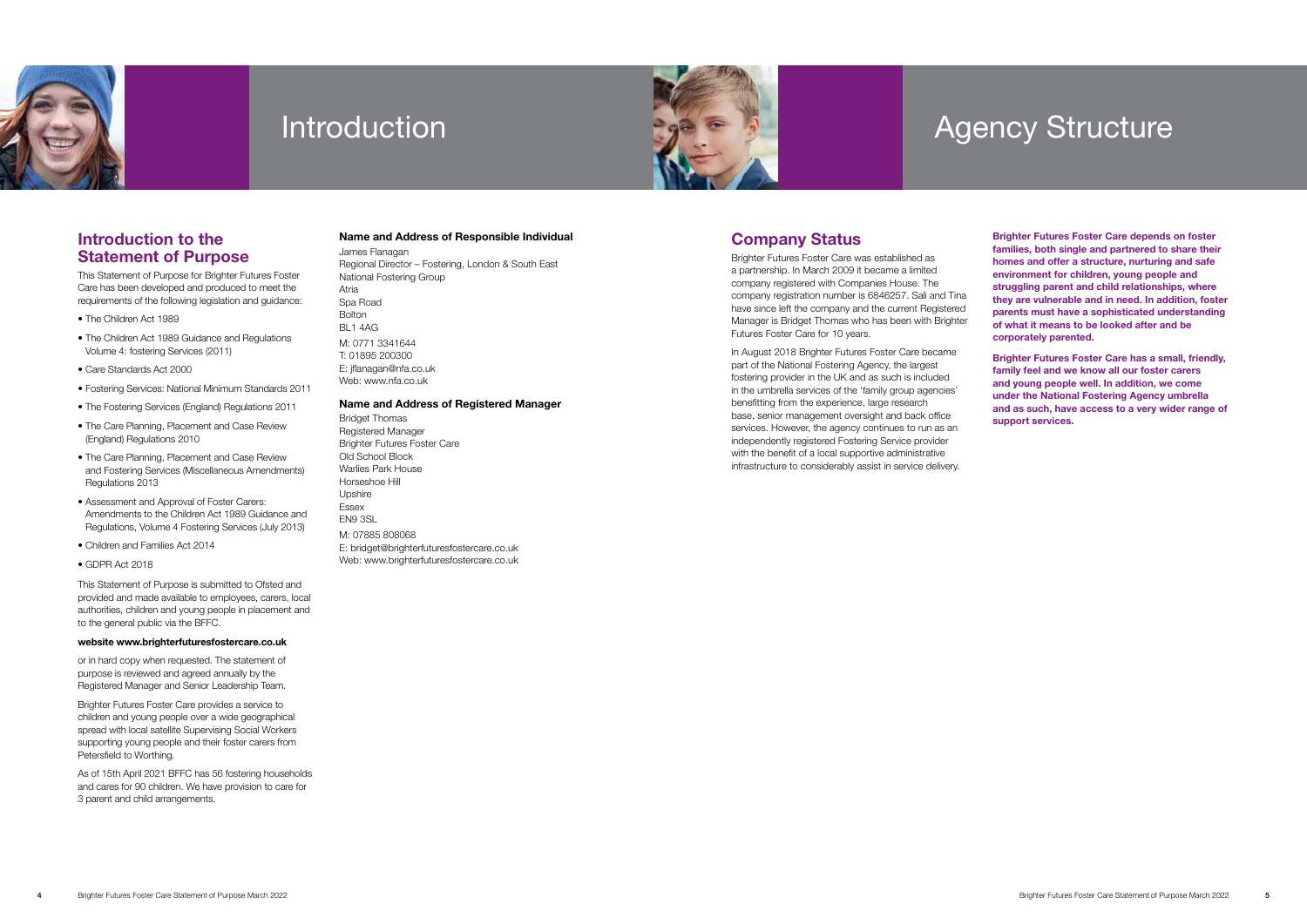## (SMT) Objectives

The Senior Management Team are responsible for strategic planning for the company. This involves business planning which is in line with service user needs, company aims and objectives, financial commitments, organisational structure and policy and procedure which incorporates any new legislation, guidance and regulations. Our financial management ensures the very best value for our stakeholders. They are also responsible for setting performance targets and subsequent monitoring, in addition to ensuring the legal compliance of the organisation. The Registered Manager reports to a Regional Director and also meets with other Directors on a monthly basis to discuss the performance and quality of the service and reviews the business objectives in line with the agency's Business Plan. Our Central Support Services include: Human Resources, Finance, Training, Quality Assurance, Compliance, Fostering Enquiry Centre and National Assessment Service.

## Aims and Objectives

#### "Putting children at the heart of everything we do"

Brighter Futures Foster Care strives to deliver high standards of quality care for the children placed with our foster carers.

We are committed to delivering a service that meets the standards of care compatible with statutory and regulatory requirements. We are inspected on a regular basis by Ofsted and copies of inspection reports are available from Ofsted website. In addition, a number of the local authorities that we work with carry out monitoring checks to ensure we are meeting contractual requirements.

#### Primary aims:

- To provide a high quality service for looked after children and young people (including parent and child arrangements) of all ages whose needs have been assessed by the responsible Local Authority as being best met by placement with a foster carer
- To ensure children and young people are only placed with carers who have been recruited, assessed, approved and reviewed in accordance with legislation and statutory guidance
- To ensure the provision of high quality care to children and young people in a safe family setting
- To meet the individual child's particular needs and promote their best interests, in accordance with the care plan
- To have 24 hour support for carers, children/young people
- To value diversity and promote equality, by recognising the importance of a child's ethnic origin, religion, cultural and linguistic background; and to consider fully a child's gender, sexuality and any disability they may have
- To develop the child's sense of identity and self-worth
- To promote the child's health and well being, including their physical, mental and emotional welfare
- To promote educational achievement and attainment
- To promote and support agreed contact with the child's family and friends, in accordance with the care plan
- To prepare children and young people for adult life
- To seek the views and opinions of children and promote participation alongside their families and carers.
- To provide accessible training that enables carers to develop their skills and knowledge so as to better meet the needs of children placed with them
- To offer placements that carefully match the particular needs of the child to the carer's skills and experience.
- To regularly review the stability of placements, minimising the potential for placement breakdown and poor outcomes for children
- To maintain the skill and knowledge base of staff, managers and panel members by providing effective training and staff development programmes
- To monitor and review agency policies, procedures and practice on a regular basis
- Use research to inform practice
- To support, supervise and provide on-going training to carers so that they are able to meet the individual needs of the children and young people placed with them
- To continually develop and improve our services through evaluation and feedback on our work

#### **Objectives**



# Vision, Mission and Values

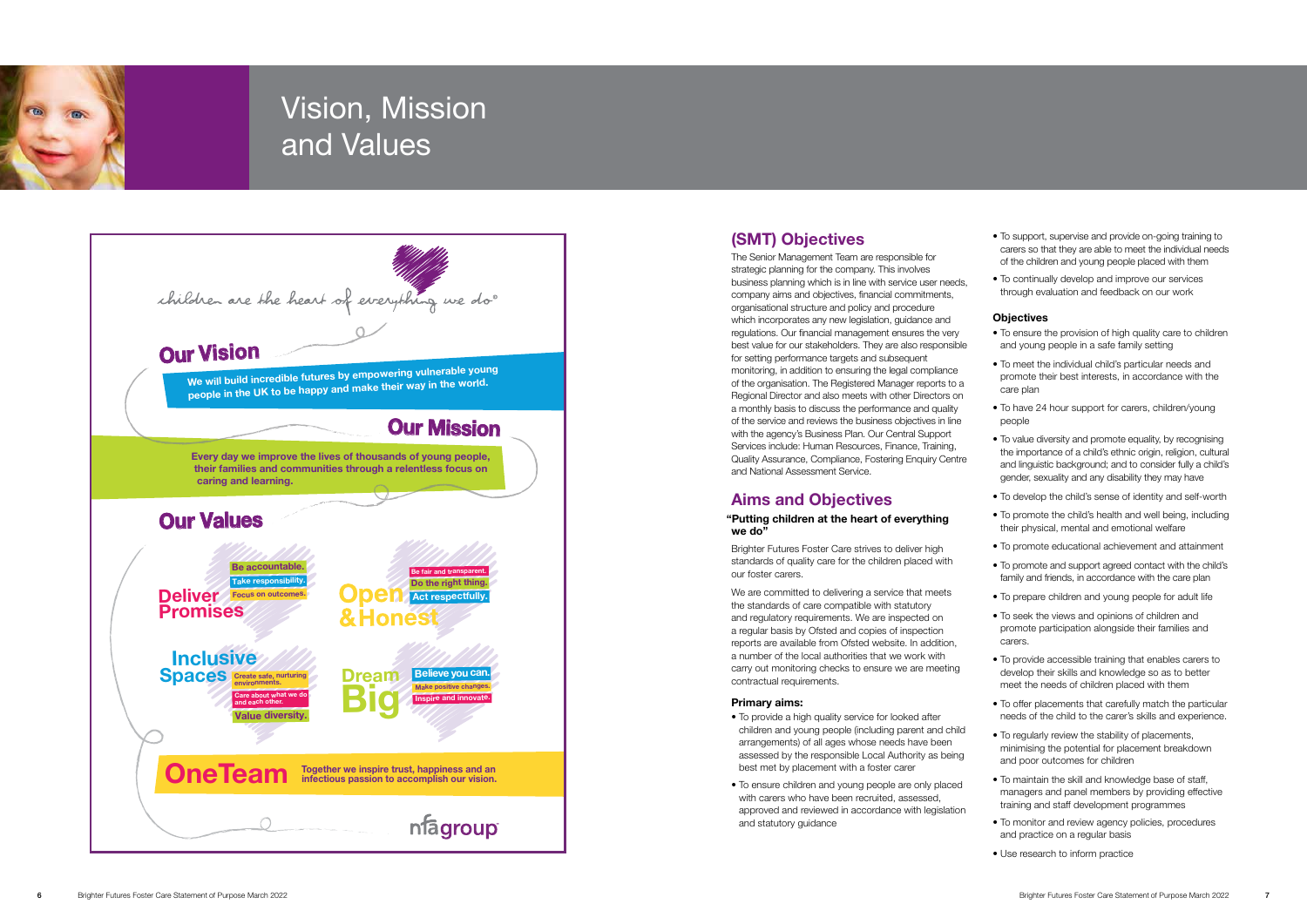At Brighter Futures Foster care, we recognise the diverse society and communities in which we all live and work. We embrace diversity, respect difference and promote equality of opportunity. We aim to recruit staff and carers from all backgrounds to reflect the demographics of the region and to meet the diverse needs of the children in our care.

We are aware however that discrimination, prejudice, unfairness and oppression exist in every aspect of daily living, including education, employment, health and social care. We are committed to enabling all children and young people, foster carers and employees to reach their full potential as individuals, not restricted by discrimination, unfairness or oppressive behaviour within the organisation.

At BFFC we want all children and young people in our care, our foster carers and employees to feel valued and treated equally and fairly.

Our goal is to ensure our values are embedded in our day to day working practices with all our stakeholders and service users.

As an agency, we celebrate diversity and differences with our foster carers, children and young people through open events where we can all learn about each other's cultures, traditions, faiths and food.

## The Staff Team

The registered Office Manager is based in Upshire, Essex and satellite Supervising Social Workers cover and support a wide geographical area from Peterborough down to Worthing, to ensure responsive action and support to the children/young people and foster carers they support. The team meet regularly for monthly Leadership; Practitioner and whole team meetings; during individual and peer supervisions and also during team training courses and carer and children's events.

BFFC Senior Management Team have a wealth of experience and expertise in the field of fostering and social care, having worked at both practitioner and management levels. The Registered Manager and two Team Managers are qualified Social Workers and are registered with the HCPC.

The Senior Management Team meets fortnightly and is responsible for strategic and operational direction of the agency. The Registered Manager is responsible for the day to day operation of the agency and the delivery of high quality services to children, young people and their carers; assessing and promoting positive outcomes for children and regulatory compliance. The Registered Manager manages, advises and monitors on serious complaints and allegations and ensures the appropriate procedures are followed and safeguards are in place.

The Registered manager is supervised by the National Fostering Agency Regional Director on a monthly basis and also attends regular training and operational

meetings as well as monthly business reviews. This structure facilitates excellent communication across the staff and management teams enabling the regular review of agency progress and practice as well as the sharing of ideas or service improvement and development.

In addition, we hold weekly conference call meetings to discuss placement stability and the child's journey with us; recruitment and the carers' journey.

#### The Team Managers

Team Managers ensure that all practice is in accordance with agency policy and procedures. They contribute to the review and updating of these. They undertake ongoing audits and monitoring of the service to ensure the fostering service is of the highest standard. They monitor and advise on serious complaints and allegations and ensure the appropriate procedures are followed and safeguards are in place. The agency has two Team Managers and each are responsible for the supervision and management of Supervising Social Workers. They each act as Practice Champions, with designated lead responsibility for specific areas of practice within the services.

This includes CSE, Parent and Child and Practice Education. Team Managers are also responsible for delivering a quality practice forum for social workers and where they have specialist knowledge, delivering staff training and seminars.

### Supervising Social Workers (SSWs)



## Commitment to Equality and Diversity





## Management and Regional Team Staffing and Structure

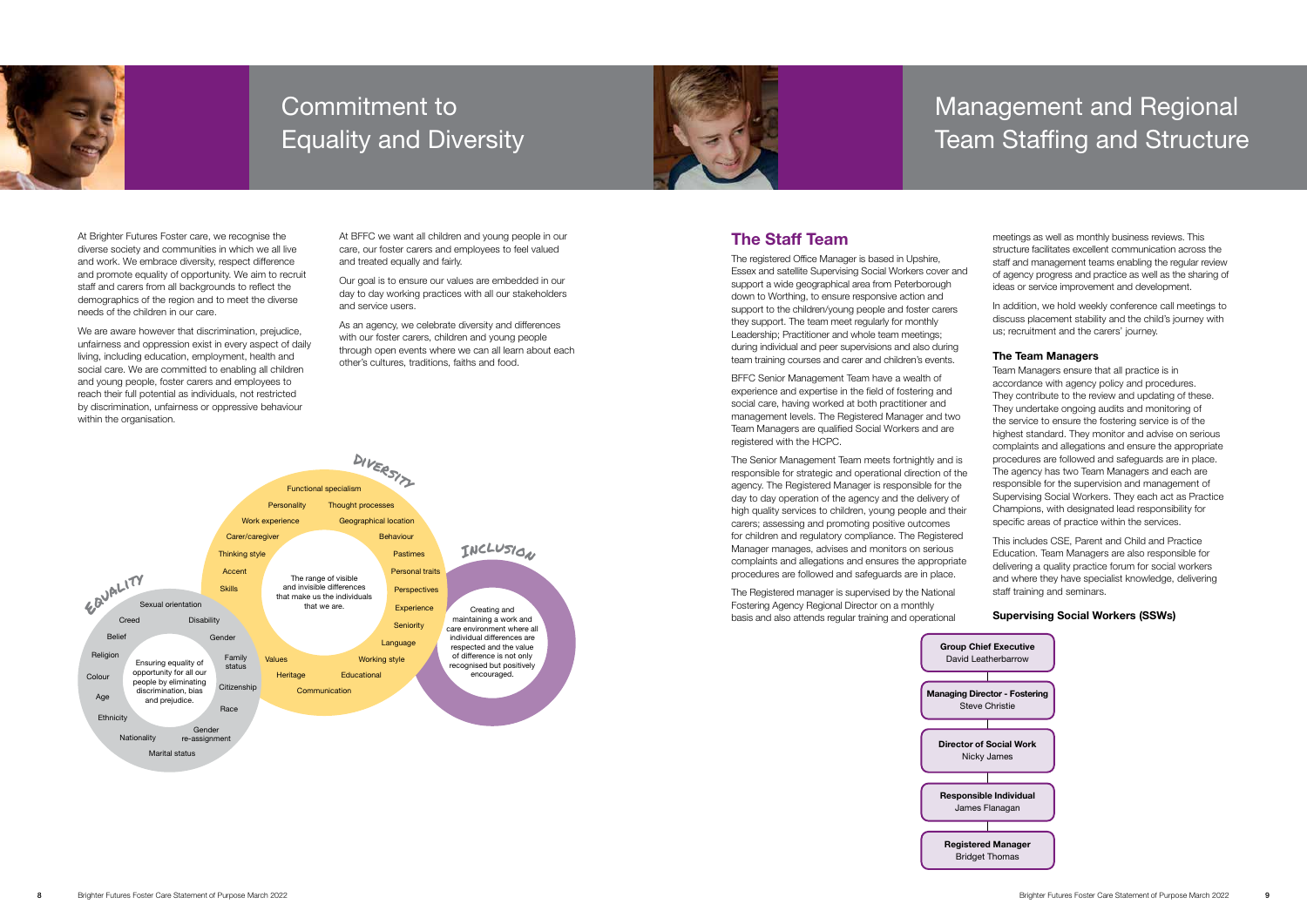The SSWs have responsibility for the assessment, support, supervision and annual review of foster carers. In addition, they work in close partnership with the Looked After Children's Social Worker and will attend Looked After Reviews and Personal Education Plan (PEP) meetings with the foster carer to ensure the very best outcomes are achieved for children placed with our carers. SSWs are responsible for monitoring the continuous professional development and training of foster carers. They ensure that all foster carers complete the Training, Support and Development Standards (TSDs) and maintain an ongoing portfolio; working closely with the Learning and Development Team to facilitate this. In addition, SSWs coordinate and deliver support groups for foster carers and provide the frontline delivery of Out of Hours Services to carers.

#### Family Support Service

BFFC supervises and organises a team of 12 Sessional Workers who support both foster carers and children and young people and have experience of working with children in a variety of settings. Input is time-limited and solution focussed to enable those supported to achieve personal growth and development. Support services can include occasional transporting, supervising contact and undertaking direct work with children and young people. Direct work covers areas such as the development of independence skills, educational support and preparing for employment and further education, self-protection and risk reduction skills, improving self-confidence and self-esteem. This list is not exhaustive and all packages of work are bespoke to the individual needs of the child or young person, enabling them to aspire and achieve their best potential. Support Workers also run groups and activities for both looked after children and children who foster which provides them with opportunities to socialise, share experiences and derive support from their own peer groups.

#### Carer Recruitment Officers (CRO)

The CRO is responsible for implementing the recruitment and marketing strategy, organising carer recruitment and retention activities/events and the initial screening of prospective foster carers. The CRO works closely with the Registered Manager and Team Managers widely across BFFC to ensure the 'carer journey' is personal, timely and effective in recruiting and retaining foster carers.

We are developing our youth participation strategy through a Youth Forum. We are working towards continuous improvement regarding young people's voices and views in our service delivery.

#### The Placements Team

The Referral Hub manages all incoming referrals and develops key working relationships with Local Authority placements teams in order to identify potential placements for looked after children. The Referral Hub Manager and Referral Coordinators consult with foster carers and work closely with supervising social workers and managers to ensure that good matching takes place by qualified social work staff; coordinating all arrangements through to placement. The Referral Hub have responsibility for collation and initial analysis of referral and placement data and work closely with the Registered Manager to agree contracts and finance for placements. The team is based at Warlies park House.

#### Office Management

The administration team consists of an Office Manager who has supervisory responsibility for three administrators and lead responsibility for office Health and Safety. The office team work closely with all foster carers and staff to ensure all administrative functions are managed efficiently handling all incoming calls and correspondence. They have responsibility for maintaining the relevant checks for foster carers, adult household members and their support network e.g. DBS, Medicals, LA checks. They also have responsibility for the collation and distribution of all Annual Review and Fostering Panel paperwork and for room bookings, food and refreshments. The team collates data for reporting on auditing and compliance and for the completion of LA data returns.

#### Therapeutic Support Services

Therapeutic support services to the agency, carers and children can be delivered on an individual basis according to need and is provided by suitably qualified, experienced and accredited professionals commissioned to undertake the work.

The agency is fully supported by the Human Resources Department to ensure that safer recruitment processes are strictly adhered to and all staff, independent roles and volunteers have the relevant qualifications and background checks prior to commencement in employment, in accordance with the Care Standards Act 2000 and National Minimum Standards 2011.

#### Young Person's Ambassador

#### Peer Mentors

We have a team of 6 experienced foster carers who cover each geographical area, offering instant access to informal support, guidance and peer mentoring. The Peer Mentors are matched with new Carers following panel and can help with a wide range of tasks including the completion of TSDS effectively; the reduction of isolation by arranging coffee mornings to link carers in their area, as well as involvement in the recruitment process. Overall Peer Mentors are highly regarded as an intrinsic part of service provision.

## Staff Structure

## Management and Regional Team Staffing and Structure

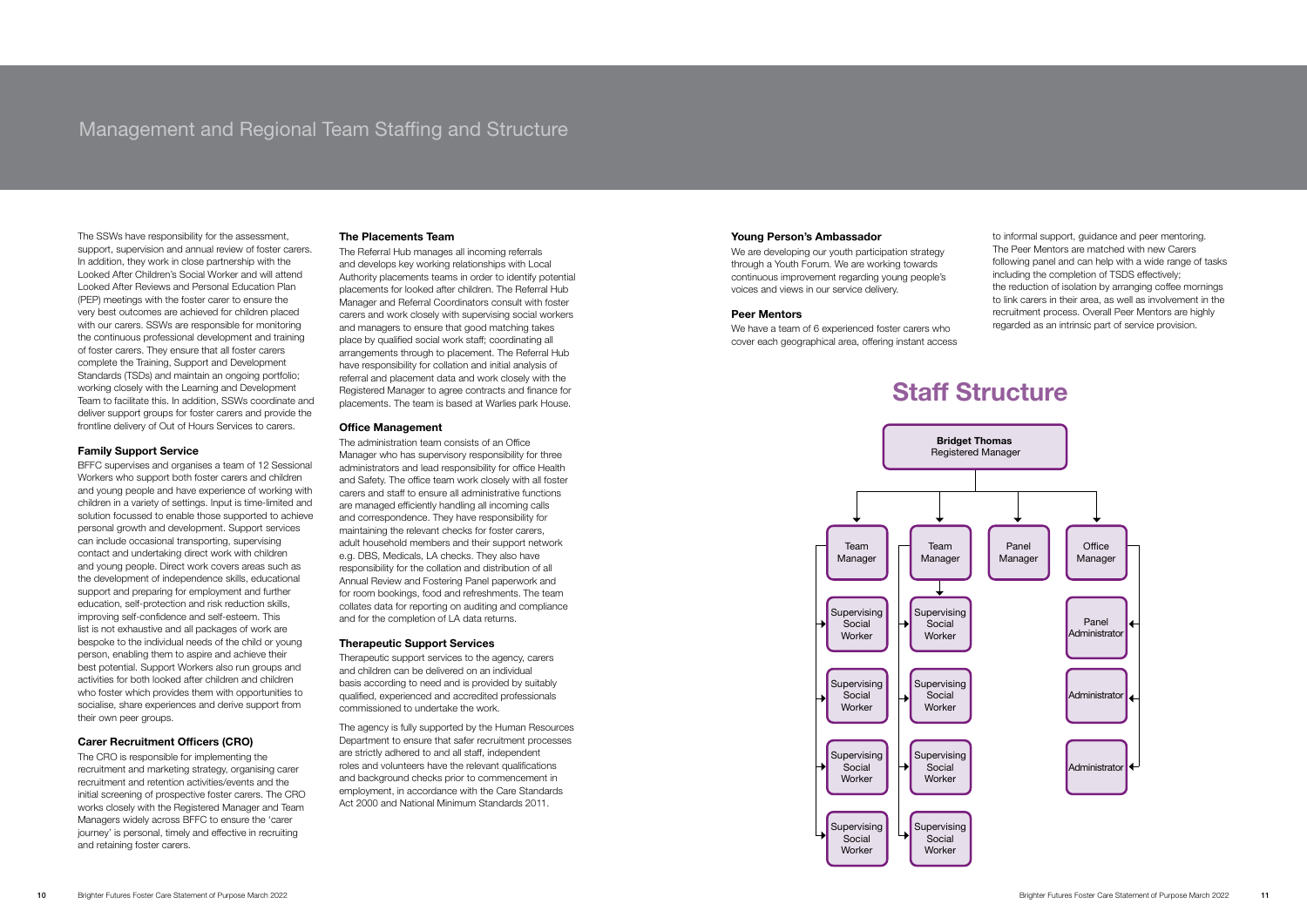Brighter Futures Foster Care works closely with a number of Local Authorities to understand their specific needs relating to foster placements in particular areas. As an agency we then look to recruit foster carers from a range of backgrounds who are able to provide high quality foster placements for children in the care of Local Authorities. The types of placement provided are:

#### Long Term/Permanence

We have a number of carers who provide respite placements either on a regular basis or one off holiday breaks.

The overwhelming majority of our placement arrangements are available with long term foster carers who can take individual children or sibling groups. Long term placements are matched in accordance with the placing authority procedures.

#### Emergency

Some of our carers can provide unplanned emergency placements for individual children or sibling groups. Referrals can be made both within office hours and through our Out of Hours service.

We are able to provide foster care placements where young parents receive support and guidance to help develop parenting skills. Foster carers can also assist Local Authorities with their assessments by providing information relating to parenting capacity/capabilities.

#### Respite/Short Breaks

#### Short term

Short term placements vary in duration but can be up to two years as they are often linked to further assessments of the child, family or connected persons and involve court processes. Long term plans are often formulated whilst the child remains in short term placements.

#### **Bridging**

We are able to provide placements with foster carers who are experienced in bridging children to adoption. permanence or independence. Bridging placements form part of the long term plan for the child and usually last up to 2 years.

#### Parent and Child

#### Solo Placements

If the placing authority requires the child/young person to be the only placement, this would need to be clearly identified and discussed at the referral stage to enable appropriate matching with appropriate vacant carers.



## Services Provided by the Agency



Matching children and young people to the right approved fostering household is a carefully considered process; getting it right is critical and will advance the progress, experience and outcomes for children and increase placement stability and retention, and provide children, young people and their carers with positive fostering experiences.

> If a child is identified with specific health needs, consideration will be given as to whether specialist health resources are available within reasonable travelling distance of the foster home. The agency will source additional specialist training where necessary and appropriate to ensure the carer is fully competent in meeting any specific health needs.

At Brighter Futures Foster Care, we recognise that children and young people are individuals, with a diverse range of needs and talents, requiring fostering placements that are equally unique. Our carers have a diverse range of skills, knowledge and experience and our task is to carefully match children and young people with those carers who have the right skill set and approach to meet their individual needs.

Our placements team are on hand to assist Local Authorities in finding the right match for children and young people. They work closely with the Supervising Social Workers, Foster Carers and Local Authorities to ensure the best possible matches are made.

The matching process carefully considers the child's needs in relation to the following key areas:

- Safeguarding
- Personal history
- Identity/ethnicity/culture/religion
- Heath, wellbeing and disability
- Education/Training/Employment
- Contact
- Behaviours and risk management
- Interests and aspirations
- Overall objectives/outcomes for the placement

The matching process will also consider the following in relation to the carers:

- Their terms of approval
- Their availability
- Their knowledge, experience and skills
- Their location and distance to school, friends, contact and LA
- Their ability to transport
- Their experience of facilitating and/or supervising contact
- Any other looked after children in placement
- Own children and other household members pets

Brighter Futures Foster Care will not propose a placement if the assessed needs of the child/young person cannot reasonably be provided by the proposed foster carers.

If a child is placed with carers from a different ethnicity or culture to their own, there will always be an emphasis on the preservation of the child's identity and heritage through practical and emotional support.

Foster carers are provided with all information made available to the agency in order for them to make fully informed decisions about whether they can meet the individual child's needs and care plan. Carers are fully involved in the matching process throughout and will ultimately make the final decision as to whether or not they can offer the child or young person a placement in their home.

The BAAF Form F Assessment, Carer Profile and annual fostering review is made available to the Local Authority for any placement offers made, enabling them to have detailed information on the proposed carer and fostering household.

BFFC also offers an emergency placement service outside normal working hours. Referrals in these instances will be managed by one of the regional Supervising Social Workers who will review the needs and circumstances of the child referred and match these to carers approved for emergency foster placements. The Supervising Social Workers have full access to carer information outside working hours, so quality matching is maintained in the same way as it is within office hours.

## Matching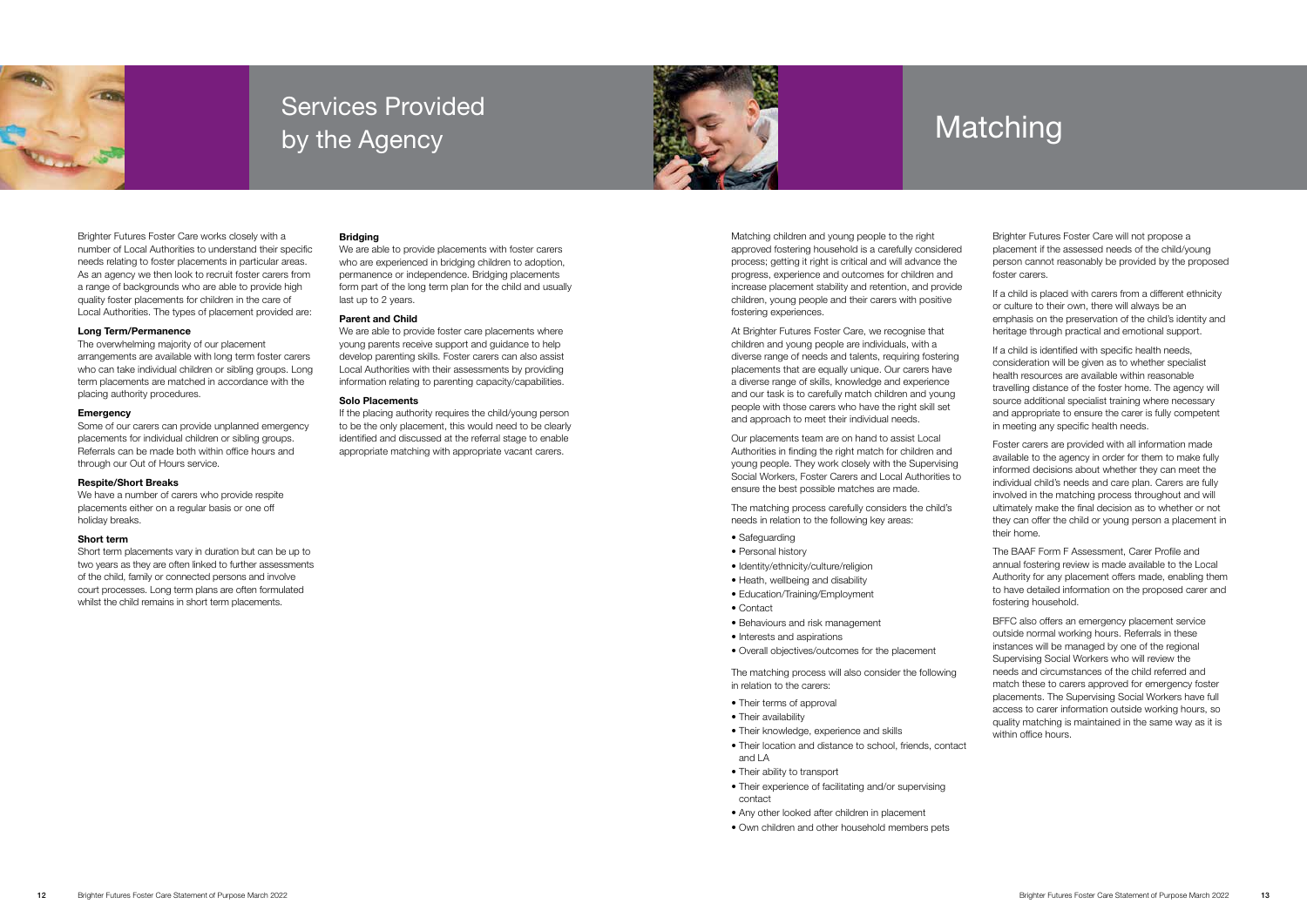through regular personalised Risk Assessments. Policies on sanctions control, restraint and complaints procedures are available to children, parents and professionals. These policies are imperative to ensure that behaviours are responded to in a consistent and fair manner. Any form of corporal punishment is forbidden. Foster carers strive to offer a consistent environment and the role models that children require.

## Healthy Care

Brighter Futures Foster care, in partnership with the foster carer, Social Worker and Health Authority, establish the individual health needs of each child in our care. If a child has been placed locally they will continue using their own health resources, if this is not possible children will be:

- Registered with a GP
- Registered with a dentist
- Registered with an optician

Brighter Futures Foster care has established good working relationships with health care professionals. We are able to access expert advice to ensure children's individual health needs are met. We have a stringent policy on keeping, administering and recording of medication which each foster carer is expected to adhere to; this is routinely checked by Supervising Social Workers. Foster carers encourage children to eat a varied diet. Special dietary requirements are written into the child's Placement agreement/Care Plan. Foster carers encourage children to participate in regular exercise to ensure the development of good physical, emotional and psychological health. Children are encouraged to attend out of school activities to enable them to widen their social circle and develop any talents and skills they may have.

#### Our foster carers will:

- Encourage children to eat a varied diet Any special dietary requirements are written into the Child's Placement Agreement/Care Plan
- Encourage and enable children to participate in regular exercise to ensure good physical, emotional and psychological wellbeing
- Ensure that children placed receive all required childhood immunisations
- Ensure that young people have access to sexual health information and advice to make informed decisions and choices
- Take the time to listen to young people giving them an outlet to share emotions, thoughts and feelings to promote positive emotional wellbeing.

## Participation and **Consultation**

## Therapeutic Support Services

We believe that children and young people have a right to access therapeutic provision from Local Health Authorities. We have developed good working relationships with health colleagues in each local area and will access local provision wherever possible. If children cannot access local provision due to the timescales involved, or the complexity of the situation; the agency can commission the services of suitably qualified, experienced and accredited professionals to undertake the work e.g. play therapists, child psychologists, art therapists.

## Education

Brighter Futures Foster care believes that all children and young people have the fundamental right to experience an appropriate education which enables them to meet their potential. Our aim is to ensure that every child placed has a Personal Education Plan (PEP) in place which is monitored and reviewed at regular intervals by the child's school, social worker and carer. Carers should be fully included in this review process. In addition, the agency will work with schools and placing authorities to ensure that children with special educational needs and disabilities (SEND), have been appropriately assessed to determine the need for an Education, Health and Care Plan (EHCP).

Educational goals are important to build a firm foundation of academic and social learning to enable children to aspire and achieve their full academic potential, including formal qualifications. Where possible, children are enrolled at local schools and have the opportunity to form friendships and participate in extracurricular activities in the local community. Brighter Futures Foster care expects the Local Authority to provide teaching hours/ alternative educational provision for those children without a school placement, or can source bespoke educational packages at additional costs.



## Consultation and Support for Children and Young People

## Children and Young People's Rights

Brighter Futures Foster care supports UNICEF's mission statement to advocate for the protection of children's rights, to help meet their basic needs and expand their opportunities to reach their full potential. In doing so, the agency, its staff and foster carers will uphold the United Nations Convention on the Rights of the Child (UNCRC).

Brighter Futures Foster care is committed to the inclusion of all stakeholders in the review and development of its services. The views, wishes and feelings of children and young people are vital to ensuring the services meet their needs and remain relevant in a changing environment. Consultation takes various forms either through questionnaires, online surveys, consultation events, activities and feedback forms for carer annual reviews and CLA reviews. All children and young people receive a copy of their own magazine 'Kidslines' or 'Teenlines' filled with interesting news and articles from, and relevant to children and young people.

## Support for Children in Our Care

The children placed come from a wide range of backgrounds and experiences and it is imperative that they receive the highest standards of care to enable them to aspire and achieve in our care. To this end, Brighter Futures Foster care has established clear guidance in the Foster Carers Manual which outlines the standards expected from all foster carers and staff. In addition, when the Local Authority and agency have agreed that an identified foster carer can meet the needs of a child; a Placement Plan is made agreeing the duration and objectives of the placement. The Local Authority Social Worker, the child and their parents (if considered appropriate) are invited to visit the foster carer for a pre-placement meeting. This gives an opportunity to begin the Placement Plan. It is expected that the Child's Social Worker will bring documentation to the meeting. All children and young people placed

will receive a copy of the Children's Guide at the time of placement and will be supported to understand the contents of this via their foster carer, or via a 1:1 session with the agency support worker. Supervising Social Workers will see each child placed on a regular basis to ascertain their views about their care and placement.

Services available for children include:

- Support to find a hobby, sport, interest
- Support with development of independence skills
- Bespoke individual 1:1 work to address an assessed need
- Group work to address thematic issues e.g. use of social media
- Social events and activities for both children looked after and those who foster e.g. arts and craft activities, cookery competitions, festival celebrations. • Life story or permanence preparation.

## Physical Environment

Brighter Futures Foster Care pride themselves on the standard of their foster homes, providing safe, stimulating, caring environments, where there is a focus on health, education, protection, continuity, diet and stimulation. All children have their own bedroom unless the Placing Authority has given permission for them to share (in the case of siblings or holiday accommodation). Children are encouraged to individualise their rooms. It is a requirement that all children are provided with a quiet area for study within the foster home and have access to a computer and the internet (where appropriate). All foster homes are assessed for a healthy and safe environment on an annual basis, which is routinely monitored through monthly supervisory visits. Play areas are safe and enclosed and all play equipment is checked to ensure it is in good working order. Consultation and Support for Children and Young People.

## Boundary Setting

Each foster home has their own Safe Caring Policy which highlights boundaries within each home. Risk assessments and strategies relating to each child's circumstances and behaviour are agreed in the child's Placement Agreement/care plan which is completed at the commencement of the placement and monitored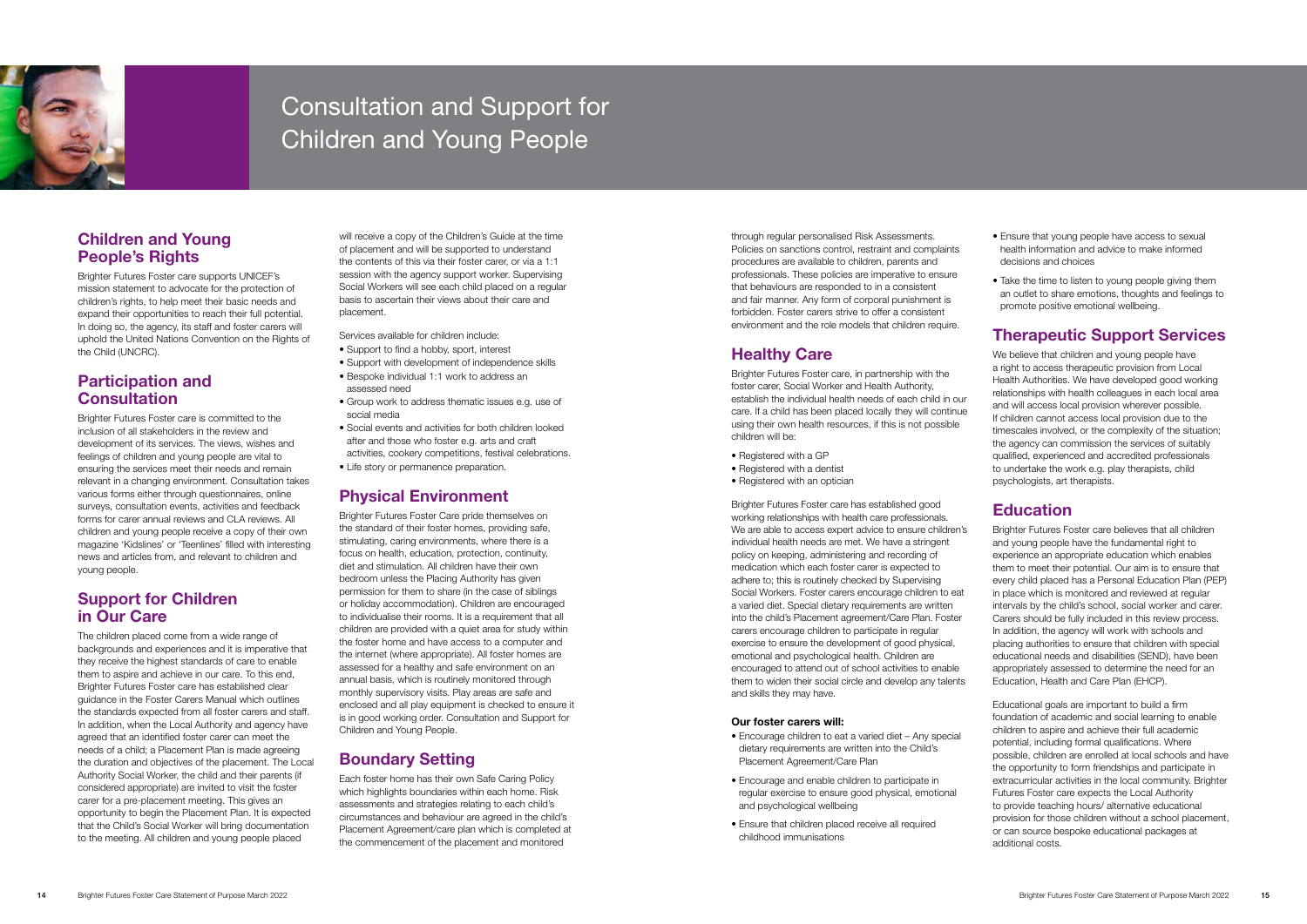## Contact with Friends and **Relatives**

Brighter Futures Foster care ensures that each child in our care is encouraged to maintain contact with those most important to them. We can provide facilities, by arrangement, to ensure a child is able to meet with their family, friends or professionals involved with them, in privacy. Contact arrangements form part of the child's overall Placement Plan and Care Plan. We would expect to be informed of any changes by the child's Local Authority. Transport to and from contact locally is the responsibility of the foster carer, but needs to be negotiated to ensure each child's needs can be met by the foster carer (particularly if they have other children in placement).

Foster carers encourage children to make positive lasting friendships and will facilitate friends for tea visits and outings when appropriate. Foster carers contribute to informal contact arrangements with siblings looked after by other foster carers.

In accordance with applicable legislation, standards, regulations and guidance, National Fostering Agency looks to work with the Child or young person's parent(s) and significant others. We understand the importance of meaningful involvement and the significant impact that this can have on the child or young person's life. Our Social workers and foster carers are experienced in working with birth families in a way that positively recognises their involvement.

## Unauthorised Absence and Missing

All foster carers have access to the agency policy on children who go missing. If there are issues of risk, vulnerability or child sexual exploitation, then a strategy will be discussed and agreed with the Child's Social Worker, young person and foster carer. This is to ensure appropriate safeguards and supervision are in place, to further improve risk awareness and facilitate risk reduction. The agency will request the Local Authority conducts Return Home Interviews following all missing episodes, but if this is not carried out, the agency SSW or support worker will visit to further explore the reasons for going missing and provide appropriate support.

## Safeguarding Procedures

Brighter Futures Foster Care has safeguarding procedures in place which are in line with Working Together to Safeguard Children to safeguard and protect the welfare of all children. All staff and foster carers are required to fully adhere to these procedures. Where there is a need to review any safeguarding practices to ensure safe care is provided, this will be done in consultation with the Children's Social Worker, Carer and young person (where possible).

## **Recruitment**

## Consultation and Support for Children and Young People



Brighter Futures Foster Care is committed to recruiting a diverse range of foster carers who can meet and match the needs of our children and young people. The agency recruits individuals and families from different ethnic, cultural, religious and socio-economic backgrounds and from all parts of the community who can bring a variety of skill, knowledge and experiences to the fostering task.

## Application Process

Brighter Futures Foster Care website provides prospective carers with information, case examples and Frequently Asked Questions (FAQs) to help people make informed choices about fostering with this agency. Enquiries can be made online or by telephone and a Pre Initial Visit Screening Call will be undertaken by a Carer Recruitment Officer within 2 days of inquiry. This information will enable a decision to be made about whether or not to proceed with the enquiry and send out an Enquiry Pack.

#### All applicants must:

- Have a spare room
- Be over 21 years of age
- Be able to provide transport for children e.g. school, contact
- Be able to keep detailed records relating to children placed
- Be able to attend all relevant meetings
- Actively promote equality, diversity and inclusion
- Have some IT skills

## Initial Visits

Following the Initial Enquiry Screening Call, a Manager will allocate the Initial Visit (IV) to a Carer Recruitment Officer or Supervising Social Worker and this will take place at the prospective applicant's home. This provides an opportunity for the agency to share more detailed information with prospective carers around the realities of fostering, to answer any of their questions and to view and assess the accommodation. The discussion will include exploration of skills, knowledge and motivation to foster and any practical requirements. If appropriate, an Application Form will be left or a link provided to the online Application Form. All IV reports are reviewed by a Manager and outcomes shared with the prospective applicant.

### Transferring Carers

Brighter Futures Foster Care recognises that carers have choices and that in some instances decisions are made to move between approving agencies. In these circumstances the Fostering Network Protocols are followed and the agency work closely with responsible Local Authorities to ensure that the care experiences of any children in placement are not detrimentally affected by the transfer.

### Assessment Process

All fostering assessments are based on the BAAF Form F, completed by qualified, registered social workers and undertaken in accordance with relevant legislation, guidance and policy. The 2 stage assessment process (Stage 1 and 2) is expected to take a maximum of 4 months.

The assessment includes completion of a number of relevant statutory checks and references including: DBS, Local Authority Checks, Medical, Ex-Partner References, Personal References (x 3), Employer References, Health and Safety checks and Letting Agent consent etc. The assessor will also agree a schedule of visits to complete the assessment in a timely, focussed manner.

The Applicants will be invited to undertake Skills to Foster Training, delivered by in-house trainers and this feedback will form part of the assessment process. The assessment is comprehensive and evidence based, producing a report that covers individual profiles, past and present relationships/partnerships, support networks, interviews with children and adult members of the household, lifestyle, parenting capacity and experience, valuing diversity.

The report will make recommendations on the terms of approval e.g. number of children, age range, placement types and will be presented to the agency Fostering Panel. The applicants will also be required to complete a Safe Care Policy, Fire Evacuation Plan and Carer Profile.

## Carer Recruitment, Assessment and Approval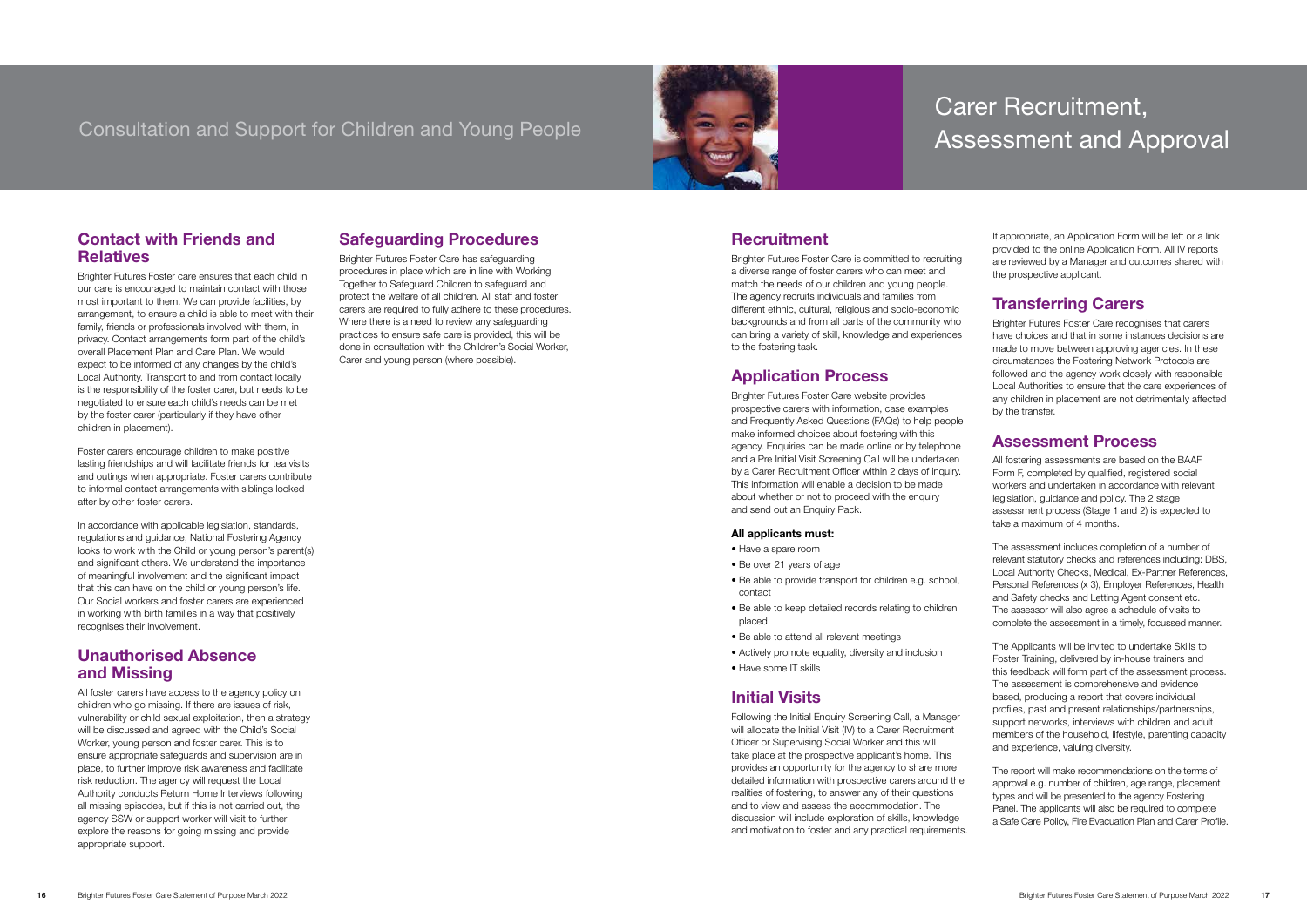Following completion of the assessment, the applicants are invited to attend the fostering panel with their assessor, where the panel will make a recommendation on approval. The fostering panel membership is made up of both agency staff and independent members and their experience is derived from a variety of backgrounds including health, eduction, social care and fostering backgrounds. We also have a number of members who have personal experience of the care system. The function of the panel is to provide an independent quality assurance role, to consider the approval of applicants and the continuation of approval of existing carers.

Following panel presentation, the applicants will be notified immediately of the panel's recommendation in respect of their application. However, the final decision as to the applicant's approval will be made by the Agency Decision Maker (ADM). If applicants are unhappy with the ADM decision, they have a right of appeal, which can be made direct to the agency or the Independent Review Mechanism within 28 days.

If at any time during the assessment the assessor feels the application falls short of the standard required, this will be discussed with the Team Manager immediately. Any areas of shortfall must be fully explored and where training or support will not bring the applicant up to acceptable standards, the assessment must cease. The assessor will inform applicants of this decision and the reasons within 48 hours and present a brief report for consideration by the fostering panel.

## Post Approval

The applicants become known as newly approved carers and will receive written confirmation of their approval. In addition, they will receive a Foster Carer Agreement detailing their responsibilities and the agency's responsibilities, which must be signed. The agency will allocate a dedicated Supervising Social Worker to each fostering household who will have responsibility for new carer induction and training plan and for enabling the carers with completion of the Training, Support and Development Standards (TSDs) which must be completed within the first 12 months post approval.





## Carer Recruitment, Assessment and Approval

Each fostering household will have an annual foster carer review (AFCR), unless there are significant changes to their circumstances in which case, an earlier review will be conducted. These circumstances include:

- After the final strategy meeting of a Section 47 investigation involving a carer(s)
- Where serious allegations have been made regarding a carer(s) child care practice and no Section 47 investigation is pursued
- Where there has been a relationship breakdown in the approved carers' relationship resulting in one carer moving out of the household. In this instance, both carers will be subject to review except where one or both carers have given notice of an intention to resign
- Where a carer has started living with a new partner
- Where there have been significant changes to the carers' lifestyle
- Where a carer has been diagnosed with a serious illness
- Where there has been the death of a carer
- Where a carer is not working in partnership with the agency, including a lack of engagement and attendance with training and continued professional development.

The Supervising Social Worker is required to prepare a detailed report for the AFCR, in consultation with the foster carers. The report will seek and take into account feedback from the child/young person, their Social Worker, school, other professionals involved in the child's care, including birth family (if appropriate). In addition, it should include the views of the carer's own children too, in particular those residing in the fostering household. The report should cover how the carers' have met and progressed the outcomes for children and provide a clear picture of how the carer works with children and young people in their care. The AFCR provides an opportunity for both the agency and foster carer to reflect on the past year and plan for the year ahead; this includes a full review of the individual carer's training and development needs, detailing any actions for the year ahead. The report makes a clear recommendation regarding continued approval, or any changes to the terms of approval, including the rationale and evidence to support those changes.

Following approval, the carers' first review report and every third annual review will be presented back to the Fostering Panel for their recommendations. All review recommendations are presented to the Agency Decision Maker for decisions and carers notified in writing of those decisions.

## Annual Reviews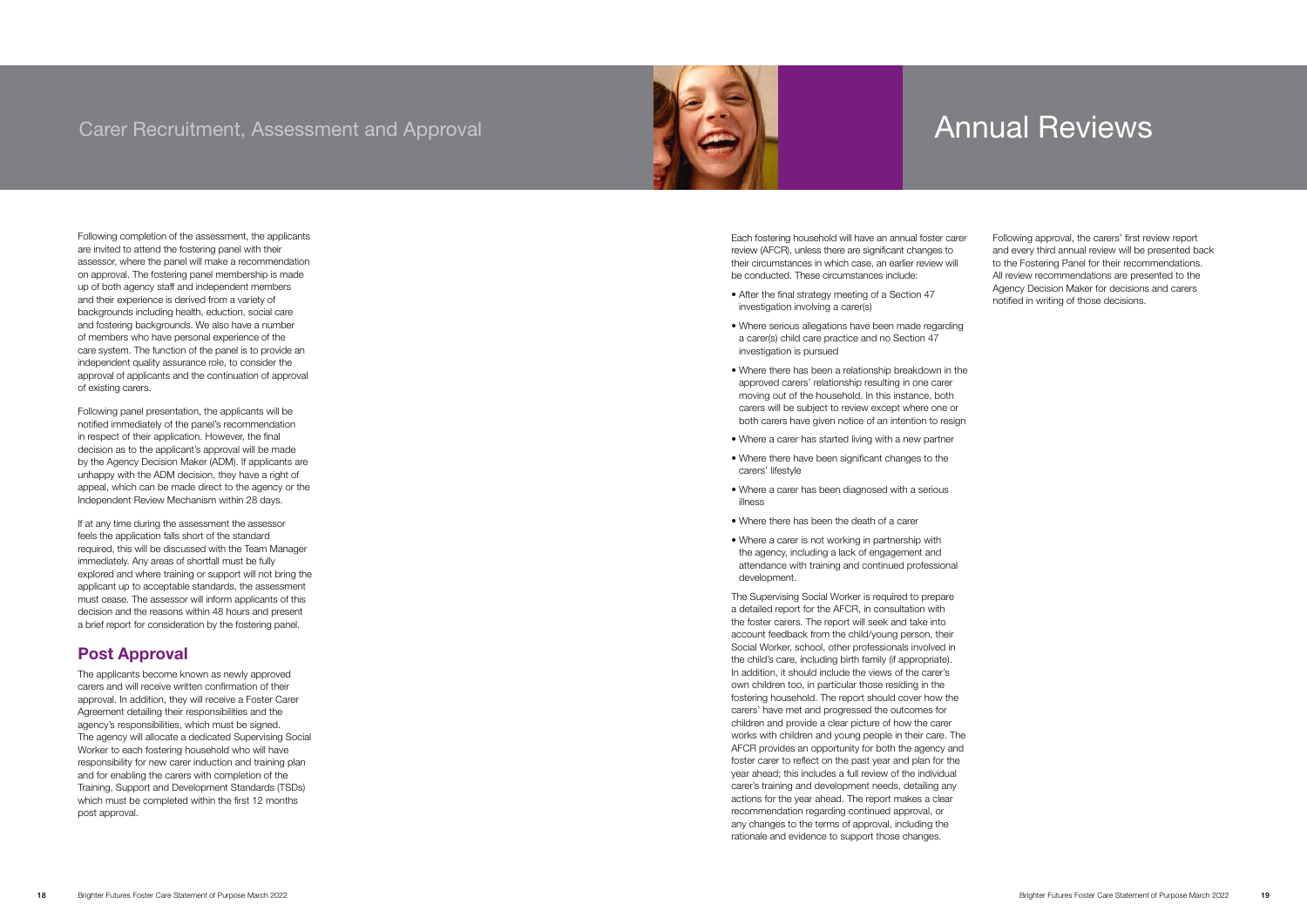Each foster carer has a named Supervising Social Worker whose role is to provide them with advice and guidance in relation to a child's care plan and placement plan.

#### Brighter Futures Foster Care Supervising Social Workers have four principal responsibiities:

- To work with foster carers in developing and supervising their skills as well as offering regular structured support
- To represent Brighter Futures Foster Care in our relationship with Placing Authorities and to seek to ensure that care plans are made and followed for children in placement
- To review foster carer's skills and achievements on an annual basis
- To promote and participate in training aimed at foster carers, their birth children and children in placement

## Supervising Carers

The relationship between Supervising Social Workers and foster carers should be professional and aimed at achieving the best interests of the children in placement. Problems and concerns should be openly addressed with a view to reaching a satisfactory resolution in accordance with fostering regulations and agency policies. It is important that Supervising Social Workers see the children frequently.

## Supervisory Visits

Brighter Futures Foster Care carers will have a supervision visit at least monthly by a qualified social worker whose role is to support the foster carers and monitor the standard of care received by a child. The focus of the visit is twofold. The first part of the visit should concentrate on the foster carer's professional development, family dynamics, safe caring and the tasks required of them by the Agency. The second part of the visit should concentrate on the child's plans, achievements and development. Supervising Social Workers are required to carry out at least two unannounced visits each year and a Health and Safety Check List to be completed annually, prior to review.

## **Support**

Support is a combination of listening, understanding and helping to find practical solutions/ways of coping with challenges. A successful Supervising Social Worker/foster carer relationship allows foster carers to talk openly and honestly about their own family problems as well as the difficulties/challenges they are having in caring for children they look after. The foster carer is supported in achieving the care plan for the children as part of a team. The Supervising Social Workers work on a rota basis to provide a local Out of Hours support to foster carers on a 24/7 basis. A Duty Manager also provides back up to the Out of Hours service, ensuring both staff and carers can access all the support and information they need. We seek to provide additional support to carers with carer skill development, strategies for behaviour management and risk reduction and transporting (where necessary and appropriate). We have sessional workers who can undertake direct work with the children who are fostered, to increase their understanding and awareness and meet their needs too.

## Fostering Network **Membership**

#### Additional support services to assist in meeting the needs of children placed may include:

- Respite (of varying duration)
- Day Care
- Structured activities
- Contact between children, their family and friends.

## Developing Skills

Developing skills means encouraging foster carers to attend training, helping them to put that training into practice, using resource material such as literature, guidance laid down in the Fostering Manual and other available resources.

## Information and Record Keeping

Foster carers have access to a comprehensive fostering manual which contains information and procedures on all aspects of the fostering task and is updated regularly to ensure it remains a relevant reference document. Foster carers are expected to maintain records of

events and information pertaining to the child or young person in placement. Foster carers are expected to complete records of the child's activities, events and feelings addressed and to update the team around the child regularly and in a timely fashion. Carers are aware of the 5 outcomes that underpin the direction of care.

### **Events**

At Brighter Futures Foster Care we hold a variety of events to support carers in building relationships with other carers and staff, to acknowledge the achievements of carers and to participate in charitable fundraising activities e.g. Macmillan. Our events include informal carer coffee mornings and lunches, support groups and an annual fun day at head office and several children's event throughout the year. The diversity of events allows everyone the opportunity to contribute and participate, enhancing relationships with each other and the agency.

## Support Groups

Brighter Futures Foster Care runs Carer Support Groups in all geographical locations near to our carers 4 times a year at least. The groups are facilitated by Supervising Social Workers and provide a great opportunity for information sharing, exploring thematic issues or learning from research, discussing changes in practice, policy and legislation and generally providing an opportunity for foster carers to interact in a social environment with other foster carers and derive peer support. Newsletters: we produce a national magazine (via NFA) for all foster carers, including sharing information on agency developments, events, activities, to share best practice and to celebrate team and individual achievements and successes. In addition, the Registered manager emails all carers directly with regular updates and calls and visits carers.

Once approved, the agency provides all foster carers with Fostering Network membership. Fostering Network is able to provide carers and their families with advice and guidance, including financial and legal advice. Membership for foster carers includes:

#### Membership for foster carers includes:

- Legal Advice Service
- Legal Expenses Insurance
- Arrest and Interview Assistance
- Accountancy and Financial Advice
- Counselling Helpline
- Education Advisory Service
- Advice Helpline
- Medical and First Aid Helpline
- Member Discounts
- Online Forum
- Fostering Network Magazine.

### Insurance

Brighter Futures Foster Care has a comprehensive insurance package in place which fully covers all agency activities. This cover includes Personal and Public Liability, Employers Liability, Professional Indemnity and satisfies the insurance requirements for all fostering framework contracts awarded to the agency.



## Supervision and Support of Foster Carers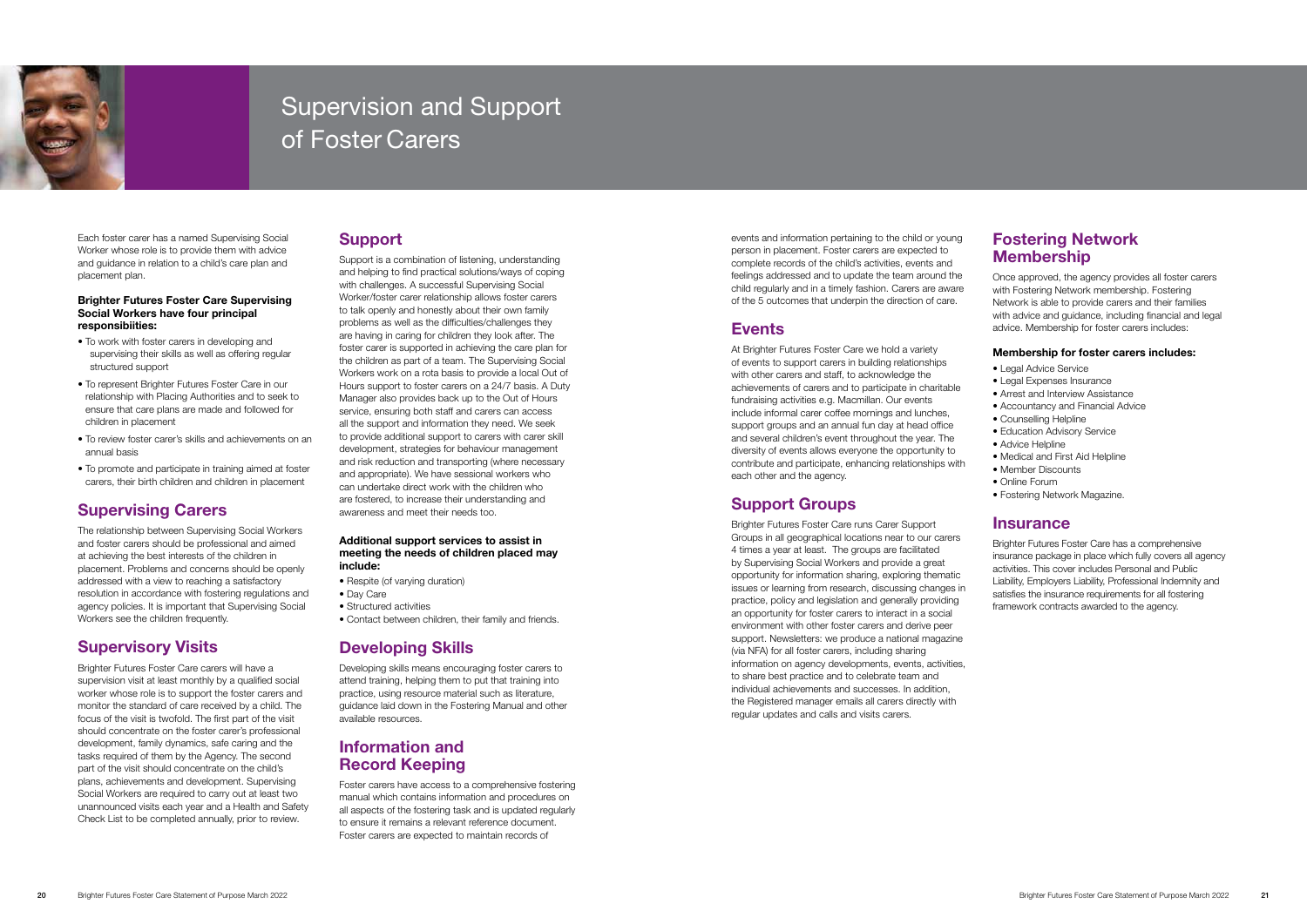Brighter Futures Foster Care is committed to ensuring that all foster carers are highly skilled, knowledgeable and equipped to give children and young people placed with this agency, a positive fostering experience. The statutory framework for fostering informs the comprehensive training programme delivered to our foster carers to ensure their continual provision of high quality care. The agency has a dedicated Leaning and Development Team (via NFA) and have dedicated, in-house trainers delivering the training programme over a wide geographical spread to ensure carers can easily access training. The training equips the foster carers to work with complex children and young people to ensure their quality of life is improved. The foster carers are trained to develop an understanding and knowledge of the multi-racial and disadvantaged groups in our communities.

The training programme is updated and reviewed annually to ensure the courses delivered are compliant with the latest guidance and legislation.

In response to feedback and course evaluations, our training programme comprises of face to face training, seminar workshops, webinars and online/e-learning training modules. This ensures that all foster carers have a wide range of opportunities available to suit their preferred learning style and availability. Training audit data is regularly reviewed to assess regional compliance and identify any gaps. Foster carers have a Personal Development Plan which is reviewed as part of ongoing supervision and annual appraisal.

## Mandatory Courses

As part of ongoing Learning and Development, there are a number of courses carers must complete:

- Skills to Foster (pre-approval)
- Online Child Protection and Safeguarding (pre approval)
- Online Data Protection E-Learning x 2
- Training, Support and Development Standards (within 12 months of approval)
- Induction Courses x 5 (with 2 years of approval)
- First Aid training
- Child Sexual Exploitation
- Education and Foster Carers
- Child Development
- Diagnosed Attachment Disorder
- Counselling Skills for Foster Carers
- Protective Behaviours
- Special Learning Disabilities
- Radicalisation and Extremism
- De-Escalation
- Fostering children with disabilities
- Caring for Traumatised Children
- Foetal Alcohol Spectrum Disorders
- Managing Disruption
- Fostering Adolescents Part 1 and 2
- The use of play in fostering
- The dietary needs and requirements of looked after children
- PACE
- Remand
- Appropriate Adult
- Supporting LGBTQ Young People
- Working in Partnership

## **Employees**

## Induction Courses:

- Record Keeping for Foster Carers
- Safer Caring/Allegations
- Understanding Behaviours Part 1
- Attachment and Bonding in Abused and Neglected Children
- Child Protection and Safeguarding

### Continued Professional Development Courses (CPDC):

- Children and Domestic Violence
- Bullying
- Therapeutic Needs of Looked After Children
- Caring for Children who have been Sexually Abused Part 1 and 2
- Promoting Positive Identity and Self Esteem
- Contact with Birth Families
- Caring for Asylum Seeking and Refugee Children
- Parent and Child Part 1 and 2
- Understanding Behaviours Part 2
- Promoting Resilience
- Internet Safety
- Sexuality, Sexual Health and Sexual Development
- CBT Introduction to Cognitive Behavioural Therapy **Techniques**
- Drug and Alcohol Awareness
- Understanding the needs of Children and Young People affected by Parental Alcohol and Drug Abuse
- Transitions Moving In, moving On
- Managing your own stress
- Men Who Foster
- Children and Young People who Self Harm
- Managing the Transition to Permanence
- Supporting Children and Young People with Autism and Asperger's
- Law and the Care System
- Future of Adoption and how this affects Children, 24 NFA London, South East and South West Statement of Purpose March 2019 Young People and Foster Carers

Brighter Futures Foster Care encourages all employees to develop professionally through accessing e-learning, webinars, training courses and practice development workshops, provided both within the agency and externally, including Local Safeguarding Boards. Employees continue their training under the guidance of their regulatory body and each year they participate in an annual appraisal, part of which includes an audit and review of training needs and continuing professional development. Individual learning needs are tailored towards career development and areas of special interest, which adds value to the regional service. Each SSW has the opportunity to be a 'Team Champion' disseminating knowledge and sharing expertise in key areas for the benefit of the whole region e.g. CSE, Education, Health, Independence/Staying Put. The Registered Manager is completing the Diploma Level 5 in Leadership for Health and Social Care and Children and Young People's Services.

## **Students**

Brighter Futures Foster Care is an active and diverse learning environment and therefore welcomes the placement of students in the region from a number of neighbouring universities e.g. Birmingham, Coventry, Warwick. Supervising Social Workers and Managers are supported to undertake training to become qualified Practice Educators, where appropriate to their career interest and development.



## Training and Development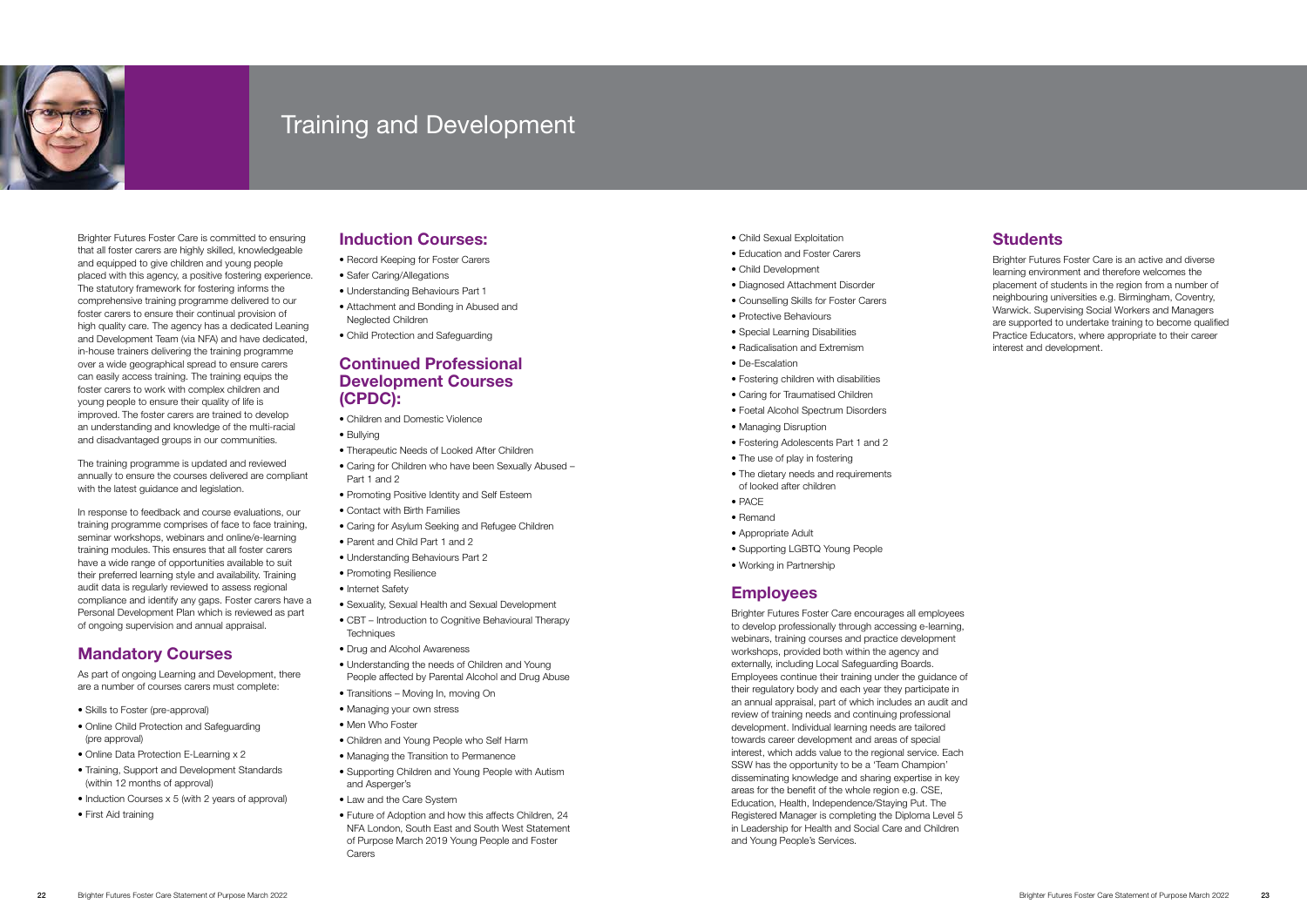Brighter Futures Foster Care carers receive a 2 weekly fostering allowance paid directly into their bank account and the level of this allowance is dependent on the type/ complexity of placement provided. In addition, all carers also receive a maintenance payment covering clothing, pocket money, birthday and seasonal allowances for the child/young person placed. Foster carers are also paid a holiday allowance equivalent to two weeks fostering allowance.

#### Savings for children in our care come from two sources:

1. Carers save £5 a week for each child and

2. Brighter Futures Foster Care also saves £5 a week for each child who stays with us past 6 months.

Detailed information and guidance on rates and allowances are made available to each foster carer. All foster carers are provided with an Annual Statement. Foster Carers are self-employed and must seek their own advice on liability for Income Tax and National Insurance. This can be accessed through Fostering Network, of which membership is funded for all BFFC foster carers.

Local Authorities should directly contact the agency for information pertaining to our charges for the different types of placements and support services offered. The agency's finances are subject to annual financial audit.





## Finance

Brighter Futures Foster Care complaints procedures aim to deal with complaints received in a prompt and equitable manner. The Registered Manager and the Quality Assurance Manager are responsible for monitoring complaints and their outcomes.

## Complaints Policy

All children and adults with whom the company comes into contact have the right to receive a quality, professional service. If they do not feel they have received such a service, they have the right to complain and have that complaint listened to. All complaints will be acknowledged within seven working days and will indicate whether it is resolvable at Stage 1, or will require Stage 2 investigation.

All the activities of BFFC are inspected and regulated by Ofsted who can be contacted at the following:<br>• Ofsted, Piccadilly Gate, Store Street,

#### Stage 1 Complaints – Informal Resolution

Where possible, we aim to resolve complaints informally, at local level and this should be the preferred option. Complainants are encouraged to talk to the person with whom they have a complaint with in the first instance as this allows opportunity to explore the issue and seek any clarification, which often leads to informal resolution. Where this is not possible, a meeting will be convened between the complainant and the line manager of the person/s being complained about. A letter of resolution will be issued by the Registered Manager detailing how the outcome was arrived at. If the complainant is not satisfied with the Stage 1 outcome, or at the outset they require the matter to be dealt with by another employee of the National Fostering Agency; they will be asked to write to the Registered Manager who will contact the complainant within seven working days to advise that the Quality Assurance Manager has been instructed to investigate the complaint.

#### Stage 2 Complaints – Formal Consideration

The QA Manager will undertake a formal investigation and provide a written response within 21 days outlining the outcome of the investigation. The Registered Manager will invite the complainant to a meeting to discuss the report, where necessary and appropriate. If the complainant is dissatisfied with the outcome of the QA report, they must confirm the reasons for their dissatisfaction in writing to the Registered Manager who will arrange for the complaint to be reviewed independently within 28 days.

# **Complaints**

#### Stage 3 Complaints – Independent Review

If the complaint has not been resolved at Stage 1 or 2 and the reasons for this are made clear in writing; the complaint will proceed to Stage 3 for independent review. This is often conducted by the Director of Quality Assurance or other Senior Director, allowing 28 days for investigation and every effort will be made to achieve complaint resolution. If the complainant remains dissatisfied, they may take advice from the Regulatory Authority.

## Name and Address of Inspection Body

- Manchester M1 2WD
- 
- General Enquiries: 0300 123 1231 About Concerns: 0300 123 4666 Email: enquiries@ofsted.gov.uk
- 

## Children's Commissioner

Children and Young People may also make a complaint to the Children's Commissioner, Anne Longfield, based in England. They can do this by going to the appropriate website: • www.childrenscommissioner.gov.uk (for England)

### **Support**

It is the policy of the Brighter Futures Foster Care to make its complaint procedures accessible, effective, fair and independent as possible.

Sometimes children and adults need help and support to make a complaint.

The child may have support from his or her parent, social worker, Independent Visitor or foster carer. A child who wishes to make a complaint about any aspects of his or her care should receive assistance to access independent advice and support from their Independent Reviewing Officer. Any complaint made by a Looked After Child will also be referred to a recognised advocacy service if the child wishes. Foster carers may enlist the help of a supporter, advocate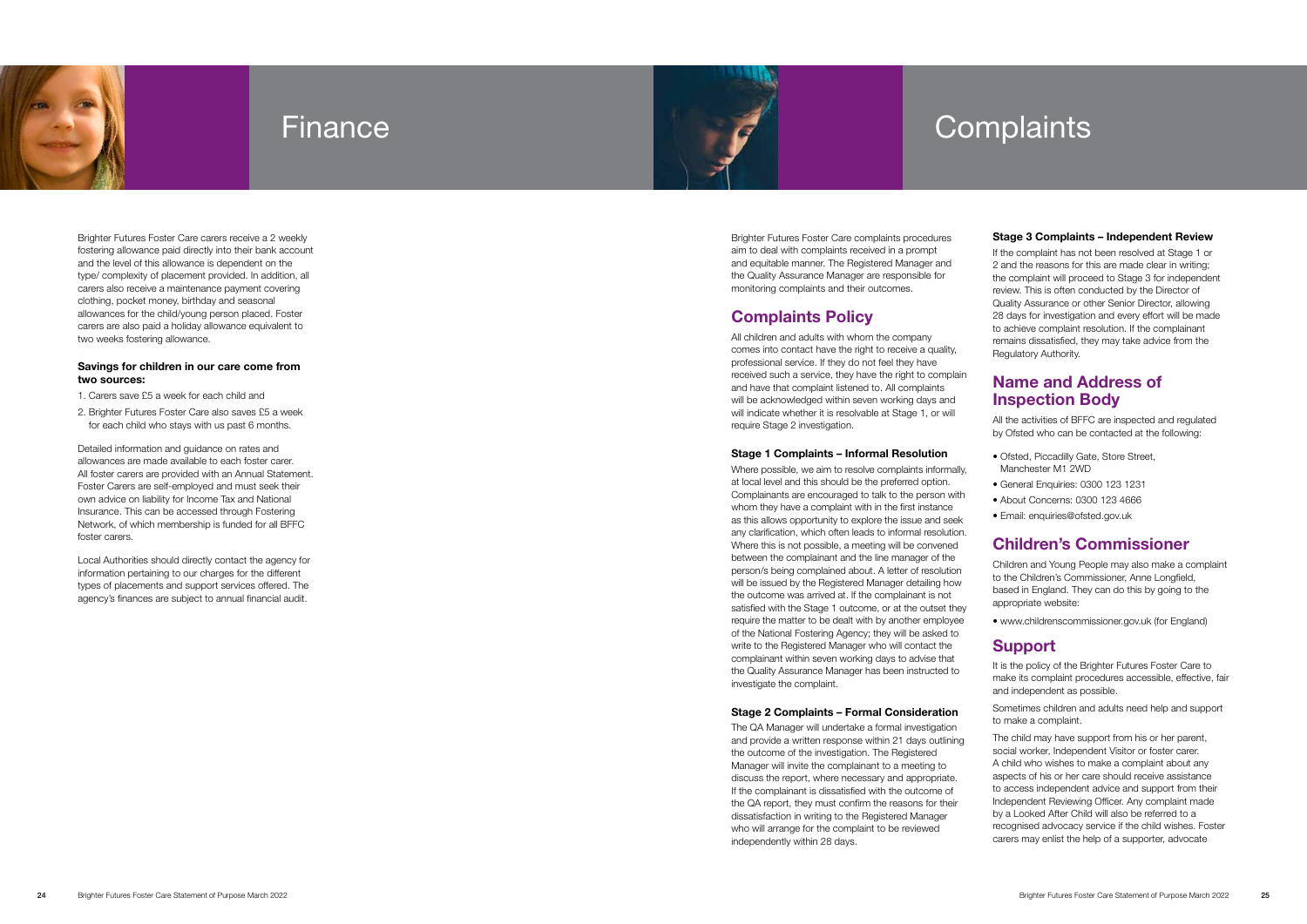## **Complaints**

or their Supervising Social Worker, as appropriate, to make a complaint about the agency under this policy or where appropriate, about the placing authority under the relevant local authority's complaints procedure.

### Allegations of Abuse

If any complaint is made to any employee of the National Fostering Agency that is clearly of a child protection nature, that complaint will be immediately passed on to the relevant Local Authority Designated Officer (LADO), the responsible authority and Ofsted will be informed.

Where a complaint is made against a registered person, the complaint will be investigated by the Regional Director.

If at any time during an investigation into a complaint it becomes clear that there may be child protection implications, the current investigation will be halted and the relevant Local Authority LADO will be notified immediately, the responsible authority and Ofsted will be informed.

#### Leading Improvements for Looked After Children

#### Investors in People

Brighter Futures Foster Care is recognised as an Investor in People and has held the Silver Award since 2017.

#### CoramBAAF

Brighter Futures Foster Care has a corporate membership with CoramBAAF. CoramBAAF promotes the highest standards of child-centered policies and services. It influences policy-makers, helps find new families for children and supports professions, adoptive parents and foster carers.

#### The Fostering Network

Brighter Futures Foster Care has a corporate membership with The Fostering Network which is the UK's leading charity for everyone involved in fostering. This means that they are uniquely placed to bring people and organisations together to improve the lives of children in foster care.

Brighter Futures Foster Care works to raise the profile of foster care through lobbying and campaigning for improvements in foster care at UK, national and local level.

## Essential Addresses and Contact Details

#### Children's Commissioner

Address:

Children's Commissioner for England, Sanctuary Buildings, Great Smith Street, London SW1P 3BT

T: 020 7783 8330 E: info.request@childrenscommissioner.gsi.gov.uk

Free and confidential contact lines for children and young people:

T: 0800 528 0731 E: help.team@childrenscommissioner.gsi.gov.uk

### Coram VOICE

This is a national charity that enables and equips children and young people to hold to account the services that are responsible for their care. They uphold the rights of children and young people to actively participate in shaping their own lives.

Helpline: 0808 800 5792 E: info@coramvoice.org.uk Web: www.coramvoice.org.uk

### **OFSTED**

The National Fostering Agency is regulated and inspected by Ofsted

Address: Ofsted, Piccadilly Gate, Store Street, Manchester M1 2WD

T: 0300 123 1231

### General Enquiries

E: enquiries@ofsted.gov.uk Contact Details